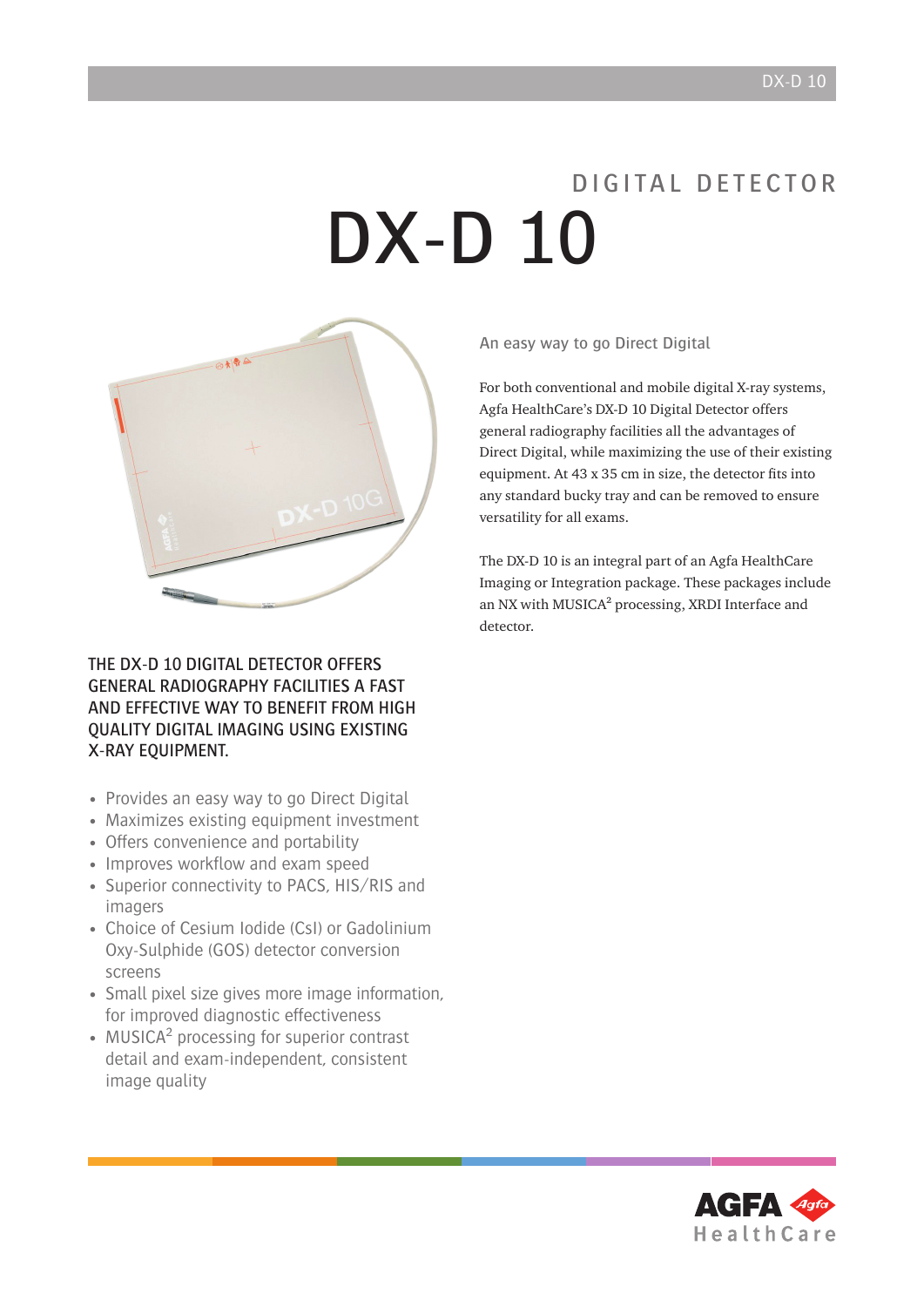#### Faster and more efficient workflow

As part of a cassette-less and filmless solution, the DX-D 10 provides a host of benefits that improve workflow and speed up exam time. Retakes can be made immediately without changing cassette, and there is no risk of patients' cassettes being mixed up. What's more, the number of images is no longer limited by the number of cassettes available. And to complete the workflow images can be sent immediately to PACS or imager in DICOM format.

#### Improved diagnostic effectiveness

The DX-D 10 offers the smallest pixel size available:  $139 \mu m$ . So each image has more image information -7.8 megapixels. And more image information means more accurate diagnosis.

### MUSICA²: tuned for the best results

The DX-D 10 is compatible with our 'gold standard' MUSICA² image processing, which has been specially adapted and tuned to further enhance the excellent DR image quality. Exam-independent, it ensures consistent image quality and high contrast detail.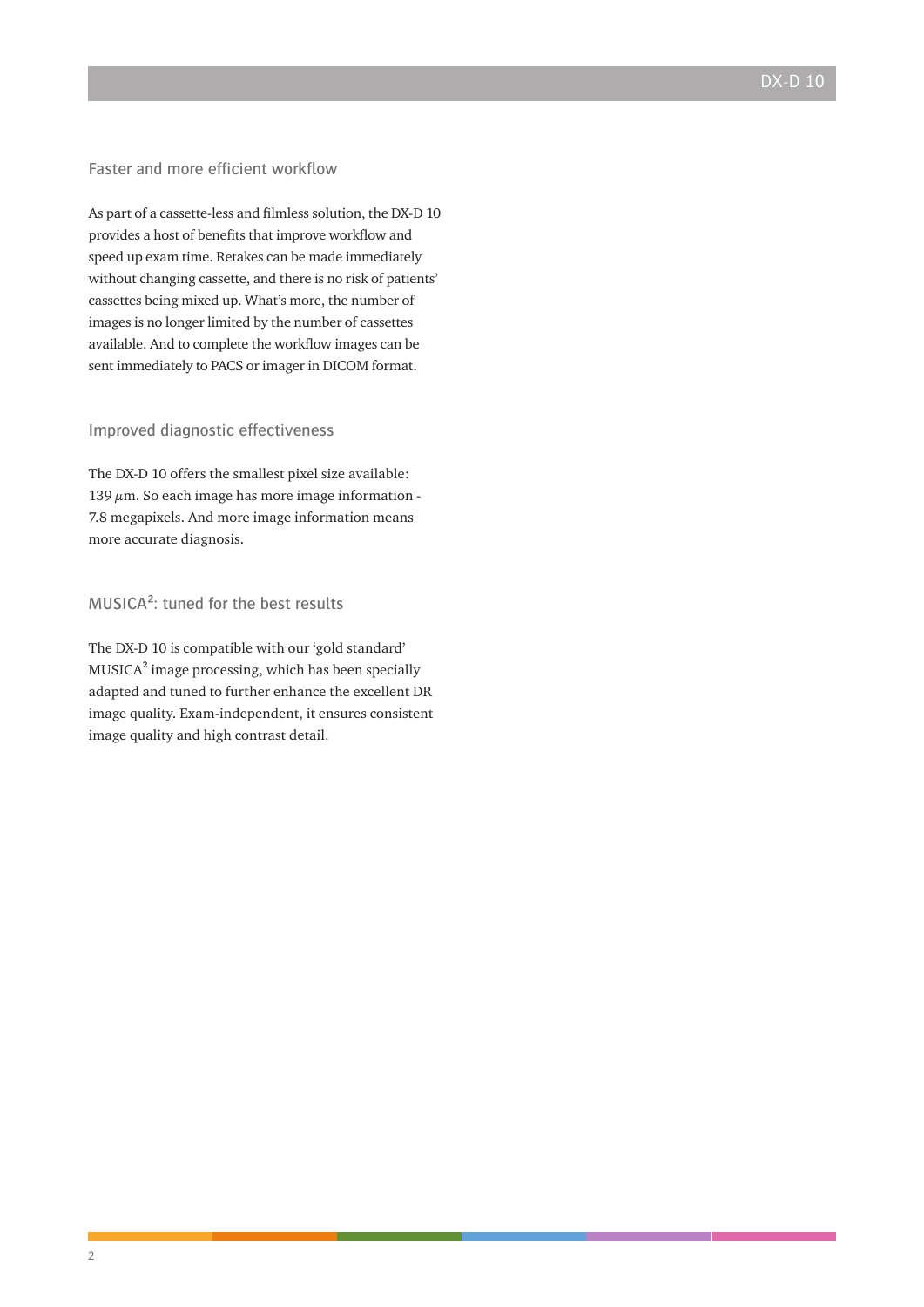## technical CUULITIIV

**Receptor type:** Amorphous Silicon with Charge Well Pixel™ Technology

**Conversion screen:** CsI and GOS

#### **Pixel Area:**

- Total: 42.7 (h) x 35.6 (v) cm (16.8 x 14.0 inch)
- Active: 42.4 (h) x 35.3 (v) cm (16.7 x 13.9 inch)

#### **Pixel Matrix:**

- Total 3,072 (h) x 2,560 (v)
- Active: 3,052 (h) x 2,540 (v)
- Pixel Pitch: 139 mm
- Limiting Resolution: 3.6 lp/mm
- Energy Range Standard: 40-150 kVp
- Fill Factor: 100 %
- Scan Method: Progressive
- A/D conversion: 14 bits
- Image preview: 1 second
- Cycle time (minimum/standard): 8/10 sec
- Data output: gigabit Ethernet

#### **Exposure control:**

- Inputs: Prepare, Expose-Request
- Outputs: Expose-OK

#### **Software:**

The software release includes ViVa™, an application for image acquisition and viewing on an end-user workstation or laptop running Microsoft® Windows™. The developer's software package includes a 'Virtual Command Processor' software interface that performs detector calibration, detector setup, image acquisition and image corrections. ViVa™ includes file type

translators for .viv, .raw, .jpg, and .bmp file formats. Windows®) XP compatible.

#### **Environmental:**

- Shock: high shock tolerance
- Water: water resistant

#### **Temperature range:**

- Operating (at back cover):  $10^{\circ}$  C to  $35^{\circ}$  C (max.)
- Ambient Storage:  $-20^{\circ}$  C to  $+70^{\circ}$  C

#### **Humidity:**

- Operating (non-condensing): 10 to 90 %
- Storage (non-condensing): 10 to 90 %

#### **Regulatory:**

- CE label
- US: UL 60601-1
- Canada: CSA 22.2 No. 601.1-M90

#### **Mechanical:**

- Cable length: 8 m
- Size: 46 x 38.4 x 1.5 cm
- (18.1 x 15.1 x 0.6 inch)
- Weight: 3.9 kg (8.6 lbs)

#### **Power:**

- Power Dissipation: 35 watts (max)
- I/O Interface Box: 100-240 VAC, 47-63 Hz (up to 9 m away from panel)